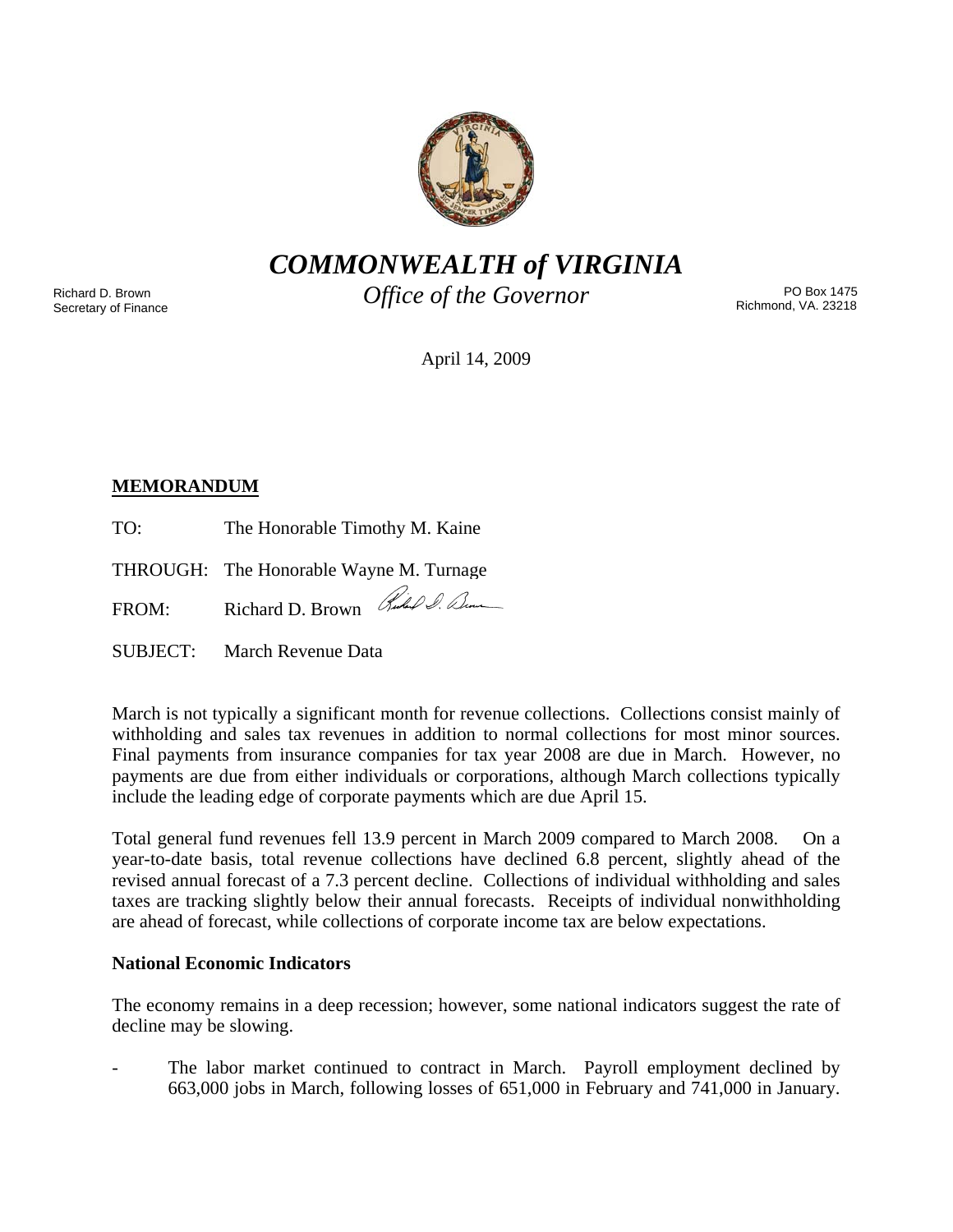The losses were broad based – healthcare was the only major sector that did not lose jobs. In a separate report, the unemployment rate rose to 8.5 percent from 8.1 percent.

- Initial claims for unemployment fell by 20,000 to 654,000 during the week ending April 4. The four-week moving average fell from 658,000 to 657,000, a level indicative of continued weakening in the labor market.
- The Conference Board's index of leading indicators fell 0.4 percent to 98.5 in February -following a 0.1 percent increase in January -- led by falling stock prices and consumer confidence.
- According to the Conference Board, consumer confidence edged up from 25.3 -- a record low – to 26.0 in March. The expectations component drove the increase, while the current conditions component continued to fall.
- Although the manufacturing sector continues to contract, recent data suggests it may be stabilizing. The Institute of Supply Management index increased in March, rising from 35.8 to 36.3. The index has been essentially flat over the last three months.
- Inflation remains very low. In February, the CPI increased by 0.4 percent from January and 0.1 percent from February of last year. Core inflation rose 0.2 percent from January and stands 1.8 percent above February of last year.

## **Virginia Economy**

In Virginia, payroll employment fell by 2.2 percent in February. Northern Virginia posted a decline of 1.0 percent, Hampton Roads fell 0.9 percent, and employment in the Richmond-Petersburg area fell 3.5 percent in February. The unemployment rate in Virginia rose from 6.4 percent to 7.0 percent in February.

The Virginia Leading Index fell 0.1 percent in February, its sixth consecutive monthly decline. All three index components – auto registrations, building permits, and initial unemployment claims – contributed to the decline. The leading index was unchanged or declined in eight of the eleven metro areas in the Commonwealth. Leading indexes for Lynchburg, Harrisonburg and Winchester increased in February.

### **March Revenue Collections**

Total general fund revenues declined 13.9 percent in March compared to March of last year. On a year-to-date basis, total revenues fell 6.8 percent, close to the revised annual forecast of a 7.3 percent decline. Collections of withholding and sales taxes are tracking slightly below their annual forecast, individual nonwithholding is ahead of the forecast, and corporate income tax is trailing its forecast.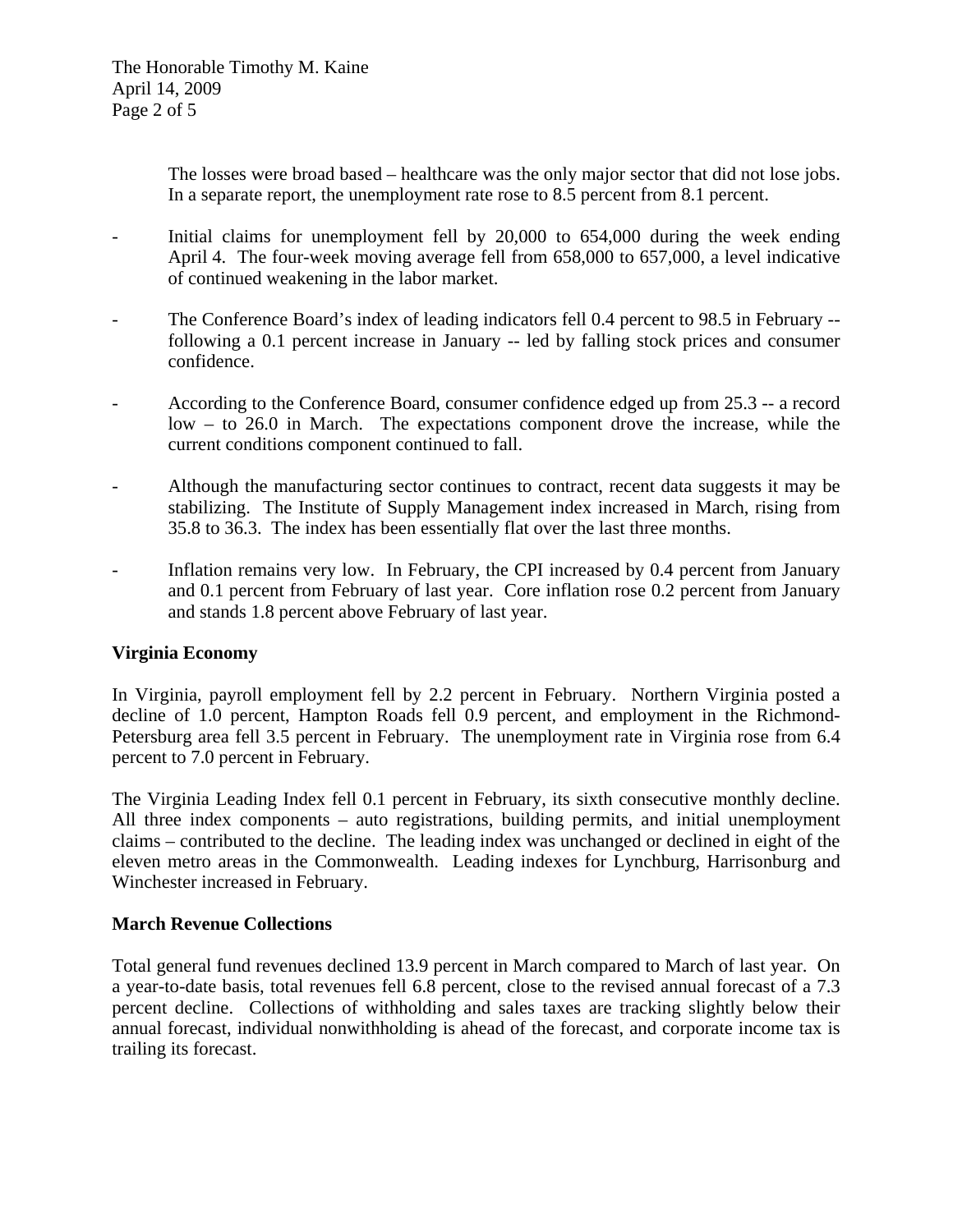The Honorable Timothy M. Kaine April 14, 2009 Page 3 of 5

*Net Individual Income Tax (66% of general fund revenues)*: Year-to-date collections of net individual income tax fell 0.8 percent, ahead of the annual estimate of a 4.1 percent decline. Performance for each component of individual income tax is as follows:

*Individual Income Tax Withholding (63% of general fund revenues)*: With one less deposit day, collections of payroll withholding taxes fell 1.5 percent in March. Year-todate withholding growth is 2.2 percent, close to the projected annual growth rate of 2.5 percent.

*Individual Income Tax Nonwithholding (16% of general fund revenues)*: March is not typically a significant month for nonwithholding collections. A total of \$89.2 million was collected in March, compared with \$76.0 million in March of last year.

To date, about 47 percent of the nonwithholding forecast has been collected, and collections during this period are 8.4 percent below the same period last year, ahead of the revised annual estimate of an 18.0 percent decline. The majority of the remaining collections in this source will occur in April and May, with both final payments for tax year 2008 and estimated payments for the current year due May 1. Collections in the last quarter of fiscal year 2009 can decline about 25 percent and attain the annual estimate for this revenue source.

*Individual Income Tax Refunds*: TAX issued \$365.2 million in refunds in March compared with \$313.2 million last March. Year to date, refunds are 9.9 percent ahead of the same period last year, ahead of the annual forecast of a 7.4 percent increase. For the filing season beginning January 1, 1.56 million refunds have been issued compared with 1.55 million during the same period last year. The average refund check size is up about 7 percent, near expectations.

*Sales Tax (20% of general fund revenues)*: Collections of sales and use taxes, reflecting February sales, fell 6.0 percent in March. On a year-to-date basis, collections have fallen 4.3 percent, slightly below the annual estimate of a 3.7 percent decline. Although job losses continue and consumer confidence is weak, gas prices are much lower than this time last year and could have a positive effect on taxable sales in the future.

*Corporate Income Tax (5% of general fund revenues)*: March is not typically a significant month for collections in this source. Corporate income tax collections were \$55.9 million in March compared with \$84.4 million in March of last year. March receipts are typically from companies paying ahead of the April 15 filing date for final payments on tax year 2008 liability, and those making estimated payments for the first quarter of the current year. Year-to-date collections are down 29.1 percent compared with the same period last year, below the annual forecast of a 15.2 percent decline. April receipts will provide a clearer picture of the performance in this source.

*Wills, Suits, Deeds, Contracts (2% of general fund revenues)*: Collections of wills, suits, deeds, and contracts – mainly recordation tax collections – fell 28.4 percent in March, and are down 34.2 percent on a year-to-date basis, near the forecast of a 34.7 percent decline.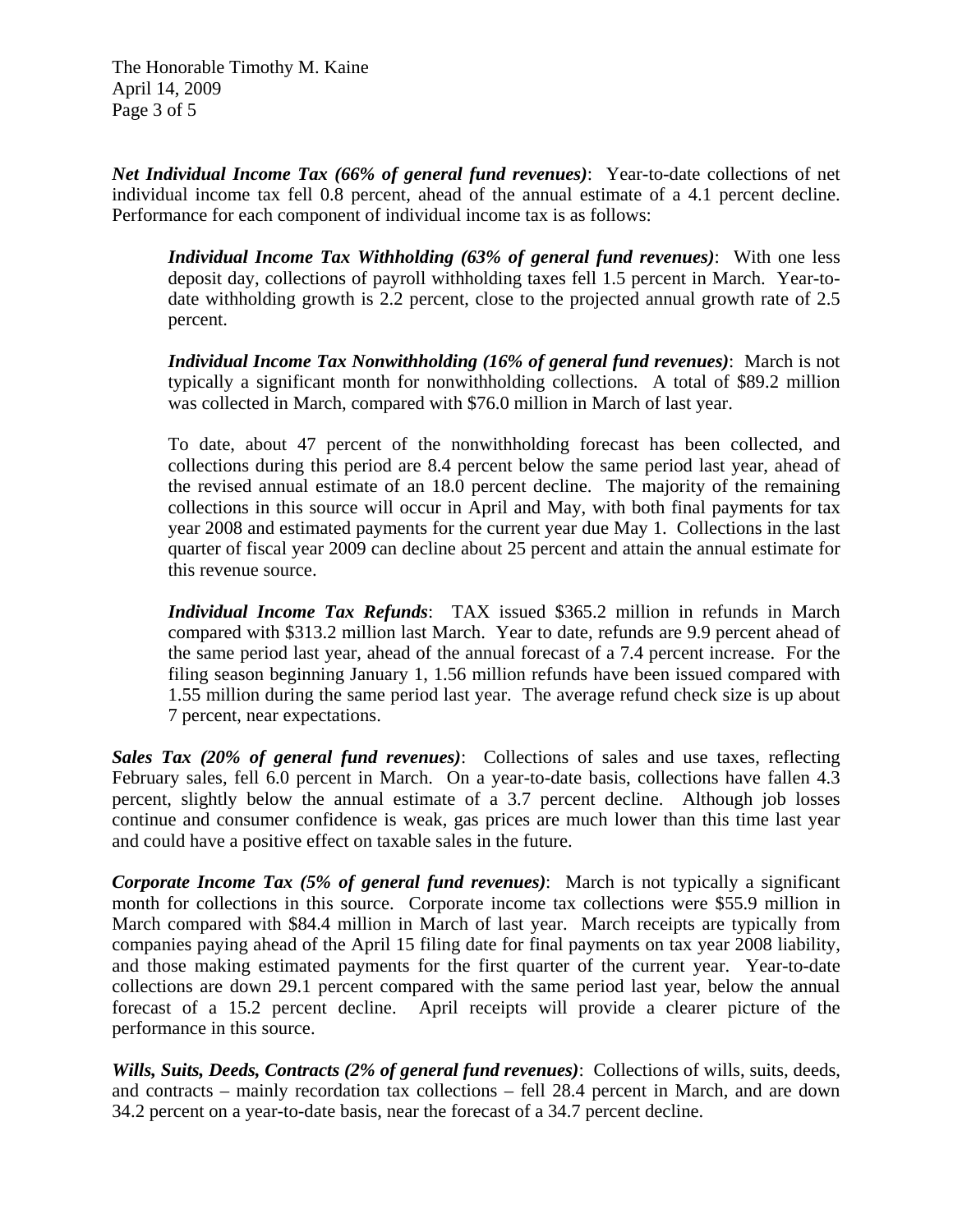The Honorable Timothy M. Kaine April 14, 2009 Page 4 of 5

*Insurance Premiums (2% of general fund revenues)*: Collections of taxes on insurance premiums were \$19.8 million compared with \$15.7 million in March of last year, a 26.3 percent increase. While year to date collections are down 71.6 percent, any comparison in this source to prior year activity is affected by House Bill 3202 passed by the 2007 General Assembly. This legislation requires that \$132.3 million of fiscal year 2009 collections in this source be transferred to the Transportation Trust Fund before any deposits to the general fund can be made. The required fiscal year 2009 transfer to the Transportation Trust Fund was completed in December.

### **Other Revenue Sources**

The following list provides data on March collections for other revenue sources:

|                                  | <b>Year-to-Date</b> | Annual<br><b>Estimate</b> |
|----------------------------------|---------------------|---------------------------|
| Interest Income (1% GF revenues) | $-41.1\%$           | $-36.2\%$                 |
| ABC Taxes (1% GF revenues)       | 2.5%                | 3.6%                      |

*All Other Revenue (3% of general fund revenues)*: Receipts in All Other Revenue fell 26.0 percent in March – \$36.0 million compared with \$48.6 million last March. For the fiscal yearto-date, collections of All Other Revenue fell 27.8 percent from the same period in fiscal year 2008, close to the annual estimate of a 24.2 percent decline. The large decline in year-to-date collections and the annual forecast is attributable to the repeal of the estate tax. The General Assembly repealed the tax effective July 1, 2007, and estates from deaths prior to that date had up to nine months to file.

*Lottery Revenues*: Net income for March 2009 totaled \$44.5 million, an increase of \$5.2 million from March 2008. The increase in net income was a result of lower prize payouts this March as compared to March of last year. Year-to-date, net income is down 4.0 percent, ahead of the annual estimate of a 5.4 percent decline.

### **Summary**

While March is not typically a significant month for revenue collections, total general fund revenues fell 13.9 percent in March compared to March of last year. On a year-to-date basis, total revenues fell 6.8 percent, slightly ahead of the revised annual forecast of a 7.3 percent decline. However, the last three months of the fiscal year, particularly April and May, are significant collections months. As a result, year-to-date activity through March is not a reliable predictor of overall annual growth.

For example, estimated and final payments from both corporations and individuals are due in April and May, and estimated payments are again due in June. Historically, about 55 percent of total annual nonwithholding receipts are collected in the fourth quarter of a fiscal year, with 43